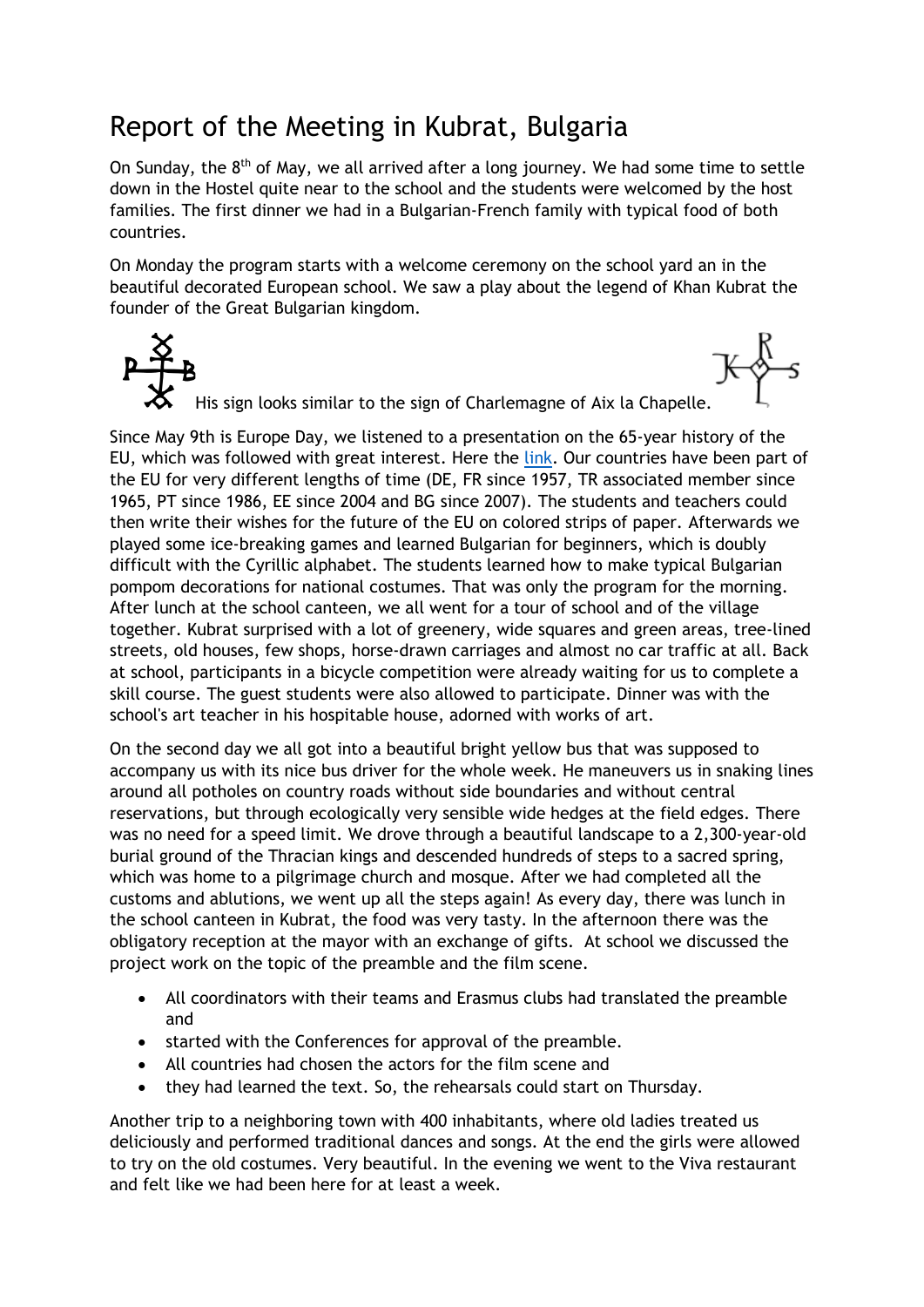On Wednesday we had a trip to Veliko Tarnovo and Ruse. First, we visited a rock church, then we drove about 2.5 hours to Veliko Tarnovo, the old capital of Bulgaria. This time, a tour of the fortress led us up countless steps to a church, which was artistically decorated and not used as a church. After a guided tour all over the picturesque old town, a very tasty lunch with a panoramic view waited on us. We took the opportunity to quickly buying a few souvenirs. Then we were taken to Mini-Bulgaria, after that everyone was really knocked out. In Ruse we walked along the Danube and the sun was already beginning to set. Back in Kubrat we ate a few small things in the Viva.

Things got serious on Thursday; we had a lot of project work ahead of us. The students had to rehearse for the film scene. Six actors from six countries had to play together. We agreed on the same type of implementation of the preamble in the six schools:

- No bookmarks with the preamble text,
- but the students preferred stickers with the keywords
	- o Respect,
	- o Honesty,
	- o Freedom,
	- o Acceptance and
	- o Justice.
- Student should get one of the stickers at the beginning of the school year and other one to different opportunities.
- The Turkish proposal with a calendar sheet for all classrooms with the preamble text was also accepted.
- And as far as possible, a wall in the school should be designed with the preamble text inside or outside.
- In those schools that have a timer, agenda or calendar for the students the preamble should be a part of it.
- The students' art workshop on this topic was not very fruitful,
- so, we took over the already finished stickers from the Portuguese girl Maria Joao.



After lunch there was a workshop with a Roma representative on the behavior of witnesses of discriminatory behavior on social media. We discussed several typical situations and what is the best reaction on these daily offenses. The students learned Bulgarian dances and the teachers then worked on the final report.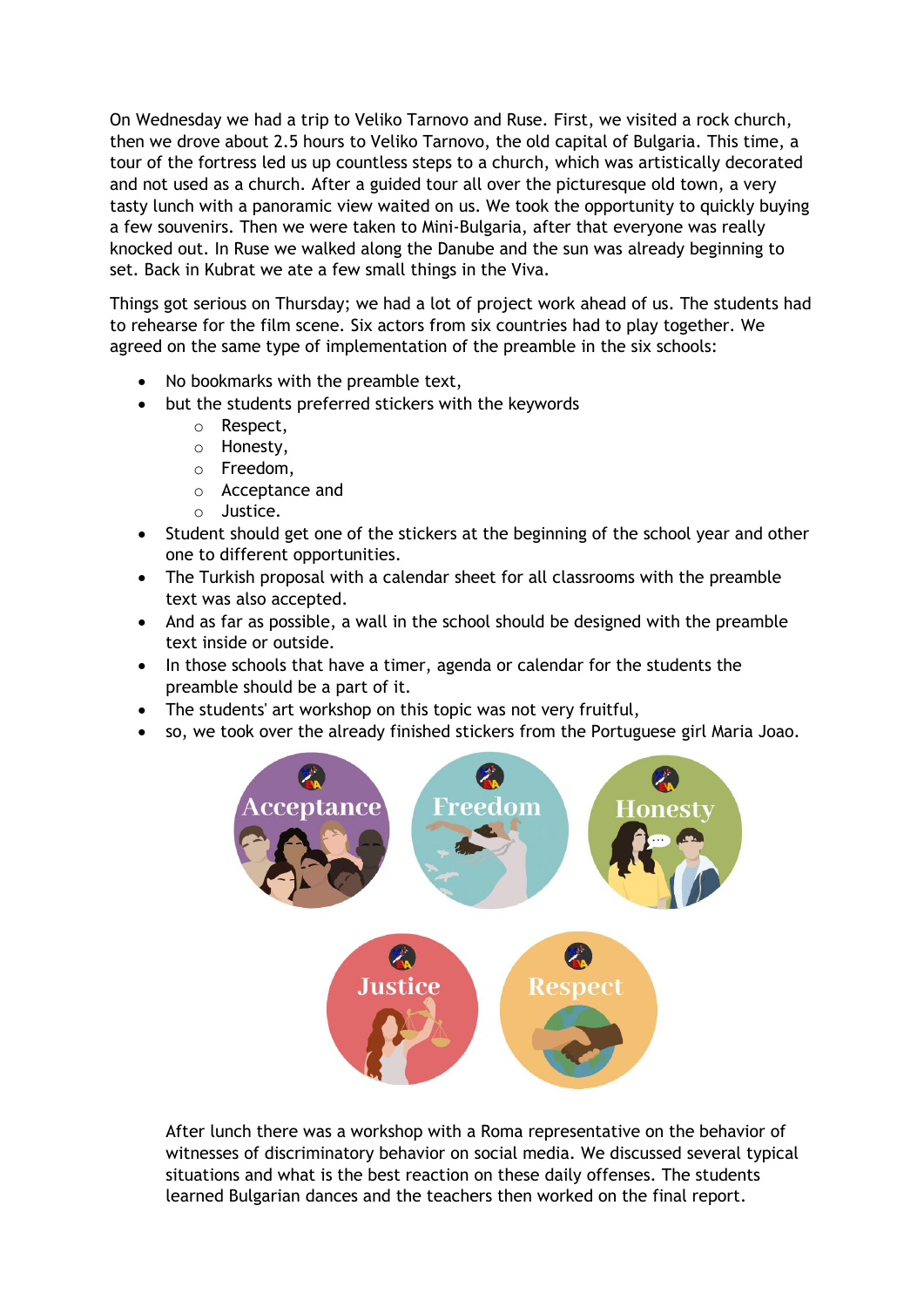- We discussed how to use the mobility tool and the number of travel and work days.
- **Step 1: Coordinator's report,** I think I can be ready until the end of June.
- **Step 2: Correction, discharge and approval,** please read carefully my report and tell me what I should add or correct. (Time line July or August)
- **Step 3: Getting the report ready for submission** Once I have completed the partnership report, you should then finalise your own parts of the report. Your work consists of defining the details of your own budget, including the groups of participants you have sent to the project meetings. Once you have finished, you must indicate that you are also 'ready for submission'.

Only when all schools in the partnership are ready, I may proceed to the next step.

- **Step 4: Submitting the joint partnership report** Once all partner schools have declared that they are ready, I will be able to submit the complete partnership report to my National Agency. The National Agencies handling the Grant Agreements with your partner schools will receive the reports of your partner schools at the same time.
- **Important notes:** It is very important to understand that the partnership must work together to submit the joint report. The National Agencies of partner schools are not going to be able to make payments before the joint partnership report has been submitted and evaluated by the coordinating National Agency.
- **With the beginning of the next school year this all should be done.**

In the evening we were entertained by Nina's niece.

The last day was also packed to the brim with a program. We first drove to Razgrad, the provincial capital. Some of the guests needed PCR tests for the return flight because they were not vaccinated. Then we met the deputy governor of the city in the plenary hall. The coordinators on the podium all looked very tired and the students played on their phones while the tireless Nina once again translated the structure of the government in Bulgaria and all other countries and the actual situation of refugees in our countries. Then we went to the training camp and to the stadium of the best Bulgarian football team. After lunch in the school canteen, the actors had to practice again, the others could go shopping. Everyone in town knew us and we were served in a very helpful and friendly manner. Then the film scene was recorded in the absence of the audience and then premiered with audience. The student's discussion that followed revealed three different solutions to the conflicts in the workplace.

- To leave or
- to stay and fight for more acceptance
- or to leave and complain to improve the situation for other employees.

These possibilities were played improvised by the audience.

And then everyone got ready for the big final evening. In addition to the rich Bulgarian buffet, we set up our guests' dishes from Germany, France, Turkey, Estonia and Portugal. Then the Bulgarians started with their country-specific dances, songs and customs. Each